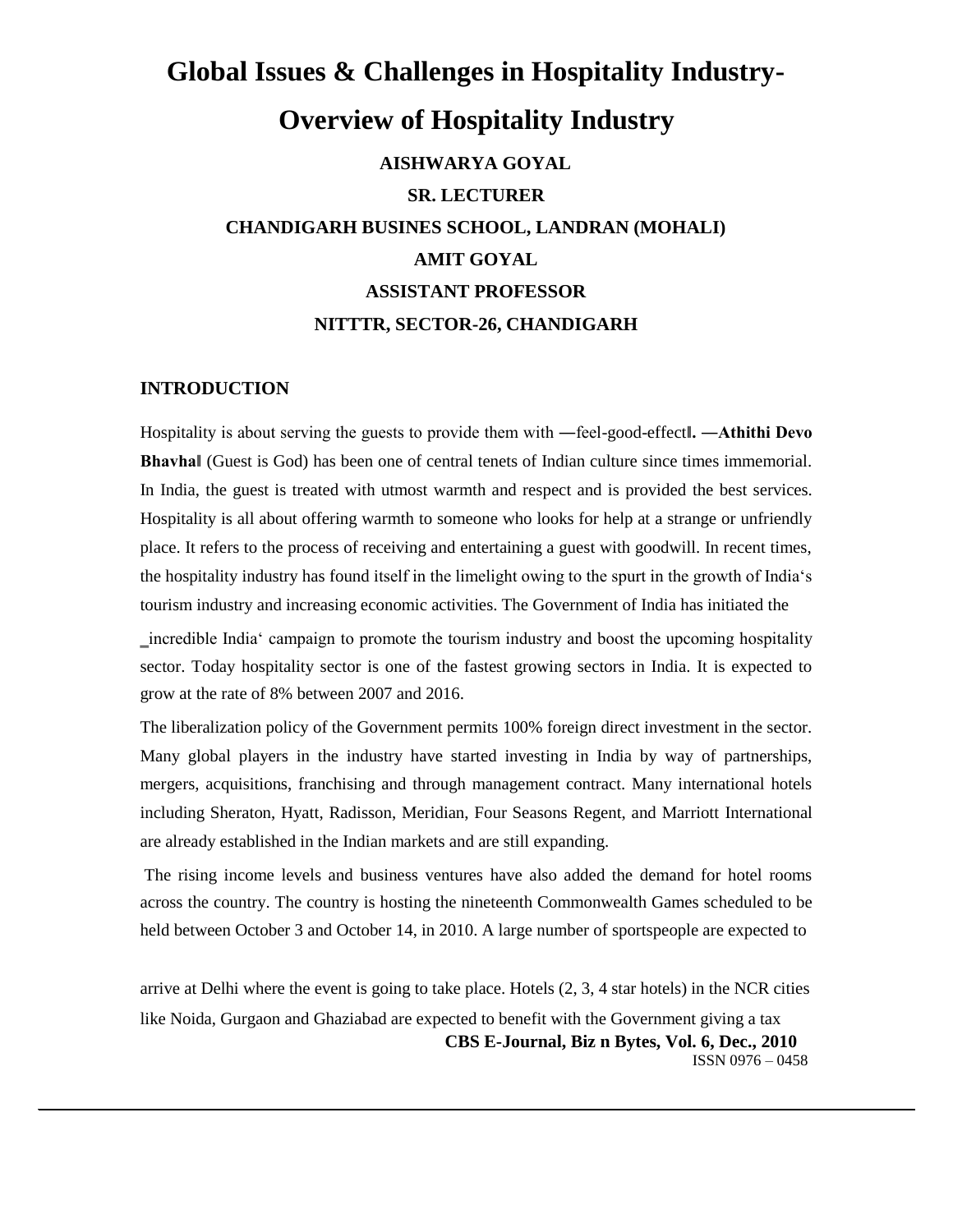holiday for five years under Section 80-ID (1) of the Income Tax Act. Technology innovations make advance reservations more convenient for the customers and also facilitate in effective advertising of the brand name.

#### **Some of the main features of the Indian hotel industry include the following:**

- 1. The industry is more dependent on metropolitan cities as they account for 75% to 80% of the revenues, with Delhi and Mumbai being on top.
- 2. The average room rate (ARR) and occupancy rate (OC) are the two most critical factors that determine profitability. ARR depends on location, brand image, star rating, quality of facilities and services offered. The occupancy rate depends on other seasonal factors.
- 3. India is an ideal destination for tourists. Approximately 4.4 million tourists visit India every year. Thus the growth prospects are very high.
- 4. In the hotel sector, a number of multinationals have strengthened their presence. Players like Four Seasons are also likely to enter the Indian market in the near future. Moreover, Indian hotel chains are also expanding internationally. A combination of all these factors could result in a strong emergence of budget hotels, which could potentially lower the cost of travel and related costs.

#### **TYPES**

Hospitality industry can be empirically divided into two parts: entertainment areas like clubs and bars, and accommodation. Accommodation takes the form of public houses, resorts, inn, campgrounds, hotels, hostels, serviced apartments, and motels. The clubs and bars category include restaurants fast foods, and nightclubs. The hospitality industry also includes tourism support commercial activities like airline cabin staff and travel agents. Travel technology like applied information technology (IT) and its workers in hospitality, travel and tourism are included in the hospitality industry. A hotel is an establishment that renders lodging in lieu of payment. This lodging is usually given in exchange for a specified predetermined amount of money. Modern hotel rooms come equipped with climate control and attached bathrooms. Higher end hotels offer guests internet connectivity within rooms and also throughout the premises. A combination of meals and accommodation comes as a package in most hospitality establishments. Hotels are usually managed by professionally qualified managers. Junior Nightclubs are entertainment venues where dancing is accompanied by light snacks and drinking. Apart from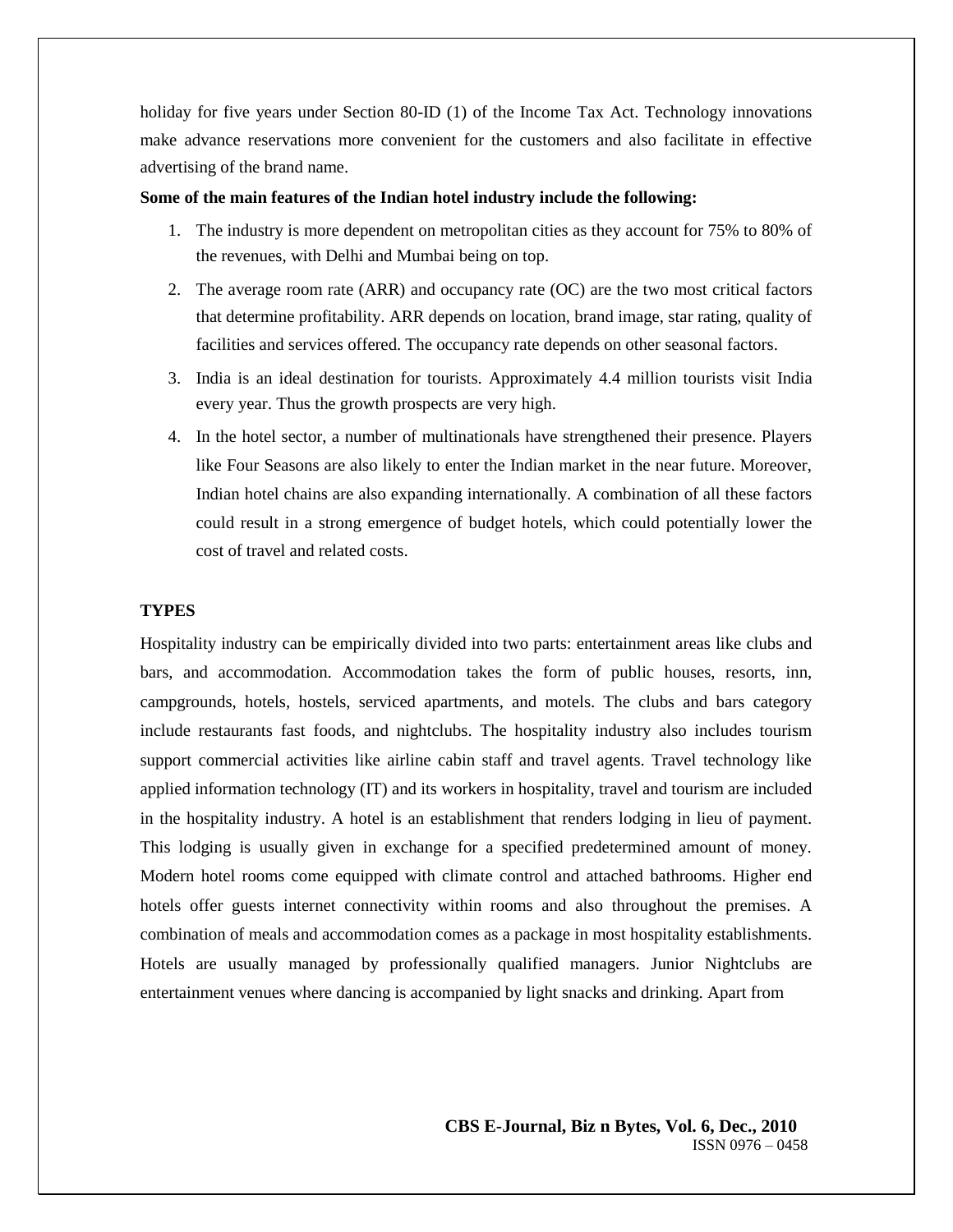service personnel like waiters and cooks, nightclubs employ disc jockeys (DJs) and stand up comedians as part its varied attractions. Fast-food restaurants now form a major part of the hospitality industry. These restaurants employ an optimal number of personnel for providing customer service. Food may also be sold from kiosks.

# **The Top Players in Hospitality Sector**

The major players in the Indian hotel industry can be broadly classified into private players and public players. The major private players include Indian Hotels Company limited, East India Hotels Limited (The Oberoi group), Asian Hotels and ITC Hotels. ITDC and Hotel Corporation of India are the major public sector players.

# **Public Sector Players:**

- ITDC hotels
- Hotel Corporation of India

# **Private Sector Players:**

- ITC Hotels
- Indian Hotels Company Ltd.(The Taj Hotels Resorts & Palaces)  $\bullet$
- Oberoi Hotels(East India Hotels)
- Hotel Leela Venture
- Asian Hotels Ltd.
- Radisson hotels & Resorts

## **The industry can be classified into four segments:**

- 1. **5 Star and 5 Star Deluxe**. These are mainly situated in the business districts of metro cities and cater to business travelers and foreign tourists. These are considered to be very expensive. These account for about 30% of the industry.
- 2. **Heritage Hotels**. These are characterized by less capital expenditure and greater affordability and include running hotels in palaces, castles, forts, hunting lodges, etc.
- 3. **Budget Hotels:** Budget hotels cater mainly to domestic travelers who favor reasonably priced accommodations with limited luxury. These are characterized by special seasonal offers and good services.
- **4. Unclassified:** These are low-priced motels spread throughout the country. A low-pricing policy is their only selling point. This segment accounts for about 19 % of the industry.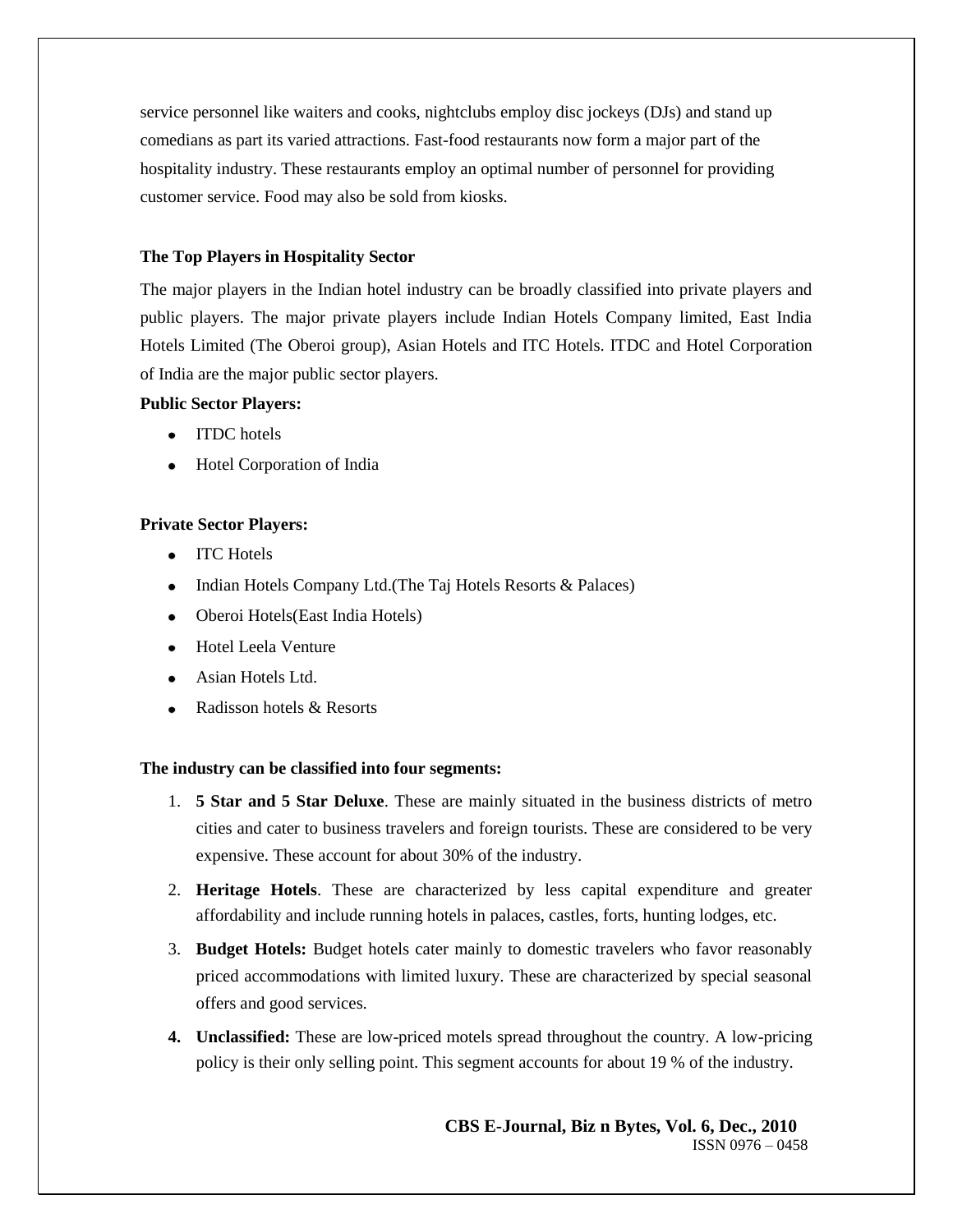#### **PROBLEMS IN THE HOSPITALITY SECTOR:**

**1. Shortage of skilled employees:** One of the greatest challenges plaguing the hospitality industry is the unavailability of quality workforce in different skill levels. The hospitality industry has failed to retain good professionals.

2. **Retaining quality workforce:** Retention of the workforce through training and development in the hotel industry is a problem and attrition levels are too high. One of the reasons for this is unattractive wage packages. Though there is boom in the service sector, most of the hotel management graduates are joining other sectors like retail and aviation.

3. **Shortage of rooms:** The hotel industry is facing heavy shortage of rooms. It is estimated that the current requirement is of 1, 50,000 rooms. Though the new investment plan would add 53,000 rooms by 2011, the shortage will still persist.

4. **Intense competition and image of India:** The industry is witnessing heightened competition with the arrival of new players, new products and new systems. The competition from neighboring countries and negative perceptions about Indian tourism product constrains the growth of tourism. The image of India as a country overrun by poverty, political instability, safety concerns and diseases also harms the tourism industry.

5. **Customer expectations:** As India is emerging as a destination on the global travel map, expectations of customers are rising. The companies have to focus on customer loyalty and repeat purchases.

6. **Manual back-end:** Though most reputed chains have IT enabled systems for property management, reservations, etc., almost all the data which actually make the company work are filled in manual log books or are simply not tracked.

7. **Human resource development:** Some of the services required in the tourism and hotel industries are highly personalized, and no amount of automation can substitute for personal service providers. India is focusing more on white collar jobs than blue collar jobs. The shortage of blue collar employees will pose various threats to the industry.

#### **Top ten issues which poses a biggest challenge for Hospitality Industry:**

#### **1. Global Uncertainty**

While the global hospitality industry continues to recover following the effects of the terrorist attacks of September 11, 2001, SARS, the war on terrorism in Afghanistan, and the war in Iraq, global uncertainty remains a major concern. Terror attacks are the most direct example of global uncertainty; however, there are other areas of concern such as geopolitical relations,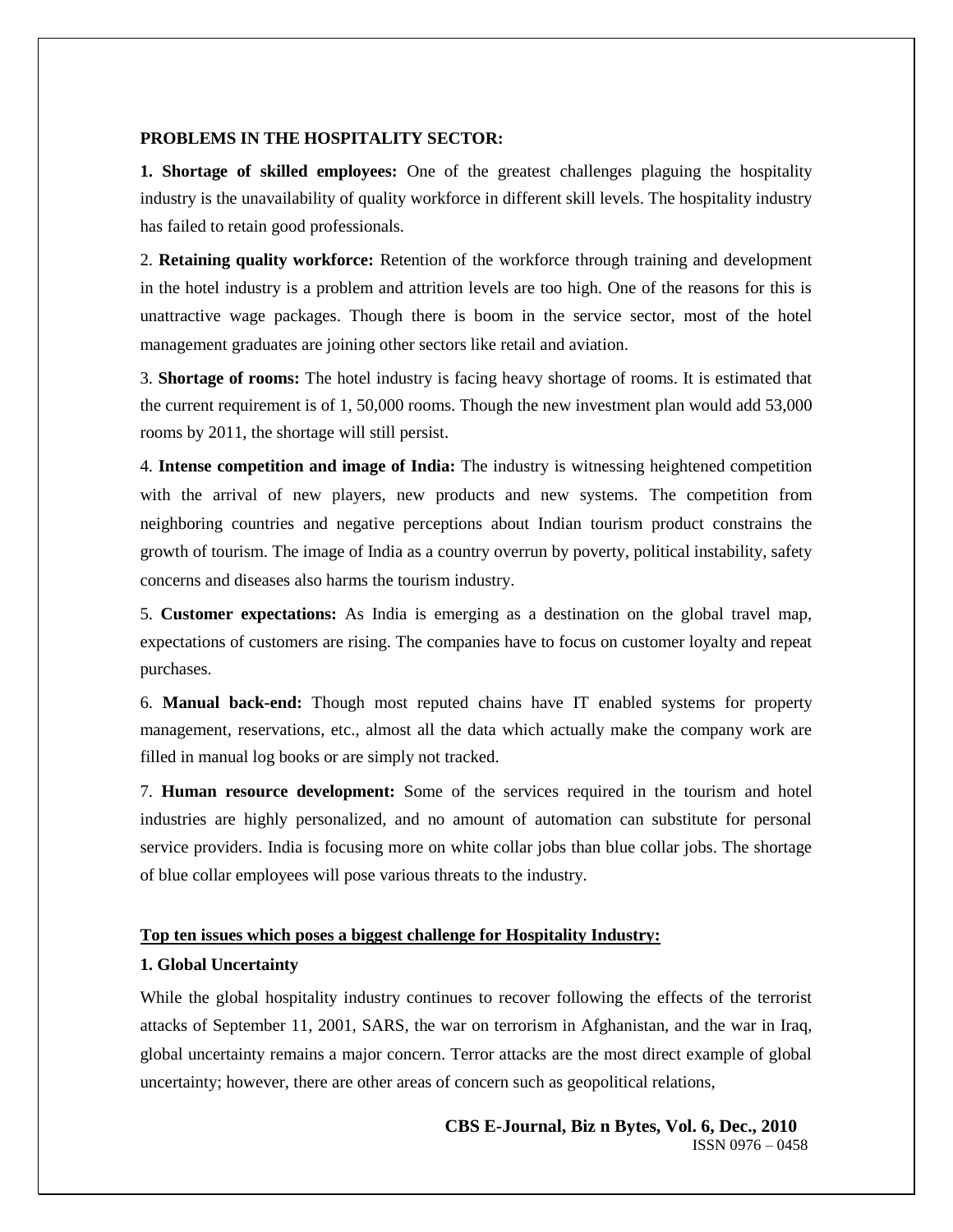governmental travel restrictions and currency exchange rates. The industry needs to take a proactive approach in addressing these issues and their potential impact.

# **2. Human Resources**

Human resources are an area that is growing in importance. As the industry continues to recover, it needs to focus on its employees and their roles as service providers. Increasing demand requires increased staffing levels at a time when the labour pool is shrinking. To address this issue, the industry must attempt to work with the unions as allies, devote more time and money to recruitment and training and educate politicians as to the impact of governmental economic and immigration policy on the industry.

## **3. Branding Issues**

The society notes the following brand issues facing the industry in 2005:

- A proliferation of brands and branded hotels worldwide that is leading to the commoditization of the hotel product.
- Increased competition between the brands is leading to amenity creep, and diverging interests between owners and brands.
- Instilling authenticity of local culture into brand standards remains a challenge.

# **4. Financial Viability**

There is a significant amount of capital currently flowing into the hospitality industry. Not only are investors betting on a strong recovery, but also in some cases they are not performing realistic projections and investment analyses. Should expectations not materialize, then sub-par returns could damage the overall financial credibility of the lodging industry.

# **5.Technology**

The hospitality industry must do a better job of managing technology and addressing the challenges posed by new and changing technology. Specifically, the industry must align technology investment with business objectives, address aging and inadequate infrastructure (at both the corporate and the property levels); and learn to better utilize technology in marketing to guests, training employees, yield management, and meeting customer requirements.

## **6. Customer Issues**

*Customer issues present a challenge to the industry in several ways:*

Increasing loss of control over the customer - use of the Internet, homogenization of the hotel product and increased corporate oversight has reduced the amount of control that operators have over the customer.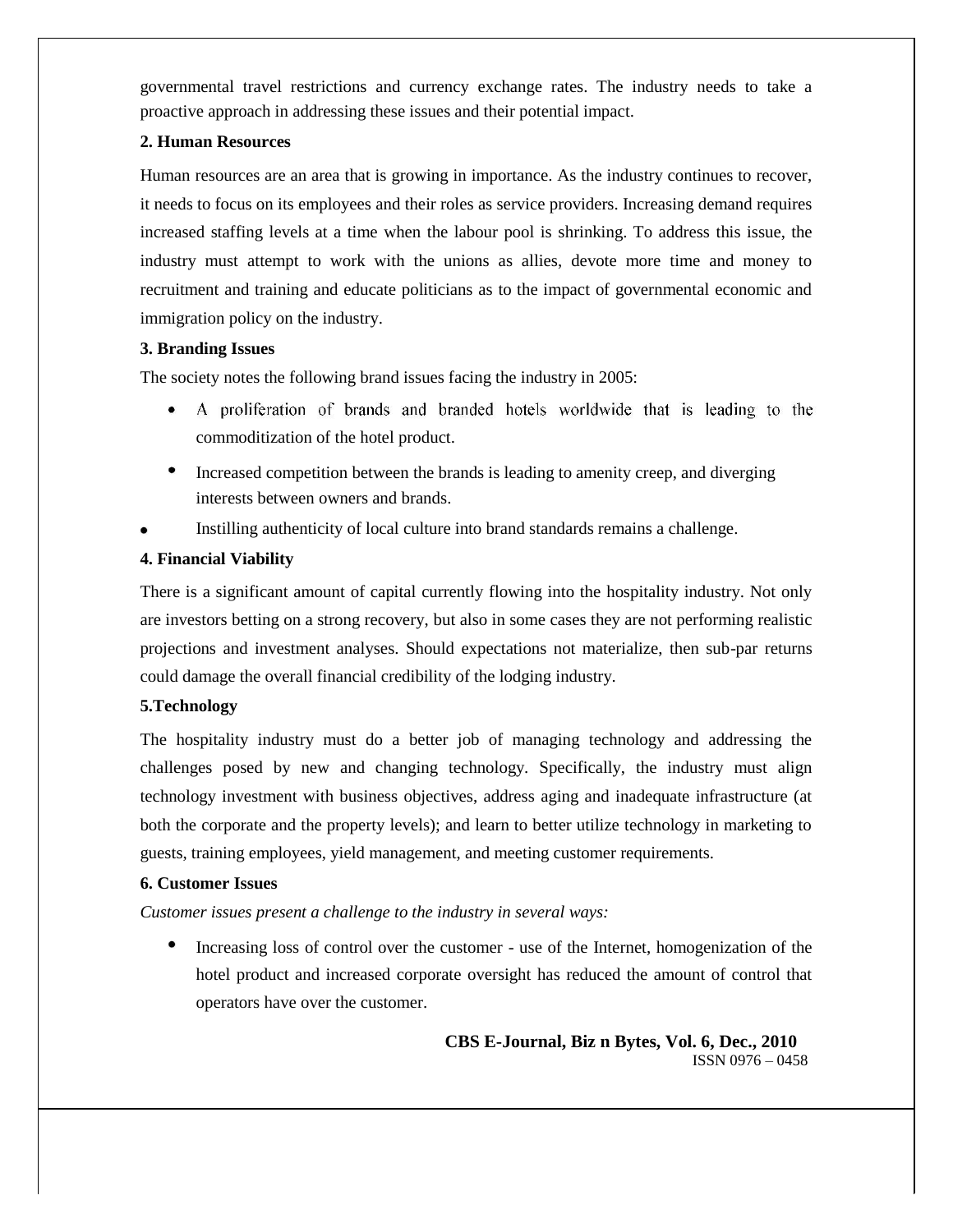- Changes in the customer hotel customers are changing due to demographics (the aging of the baby boomer generation) and due to lower transportation costs that promote travel.
- Changes in customer expectations these are changing as consumers become more sophisticated and better educated.

#### **7. Operating Cost Creep**

While the industry has experienced strong growth this past year, with revenues expected to approach 2000 levels, bottom line performance has eroded dramatically (i.e. over 30%) since 2000, due to escalating expenses.

In recent years —non-controllablel costs such as utilities, insurance and government regulation have increased significantly. These costs along with interest rates are expected to increase in 2005. In addition, there is the potential for increases in controllable costs such as payroll, staffing, brand requirements, and amenity creep. The industry must be cognizant of these increases, and take steps to address them.

#### **8. Supply**

There are three supply related issues facing the industry:

- Increasing alternative forms of supply such as time-share, fractional ownership, second homes, and camping, cruising and water parks.
- Under demolished‖ (functionally obsolete) supply is, and will remain, a challenge for owners and operators, particularly in Europe where new construction is expensive and difficult.
- In the United States, the use of public funds to develop hotels and resorts presents a  $\bullet$ challenge for existing private owners and operators.

#### **9. Safety and Security**

The threat of terrorist attack remains a major concern for the industry. Hotel operators must make every effort to protect their guests while encouraging tourism.

## **10. Distribution Channel Management**

In 2005, Distribution Channel Management as an issue must be viewed in a much broader context than in the past. Whereas most hospitality organizations have devoted extraordinary efforts to managing electronic channels, a broad-based distribution management strategy now must consider the following challenges. In 2005 it is expected that price sensitivity will continue to drive consumer buying behaviour in virtually every segment.

Pricing structures will need to demonstrate price integrity across all distribution channels-not just electronic ones. The potential challenges are formidable: lead times to booking continue to shrink; the move toward real time inventory becomes paramount, impacting technology, product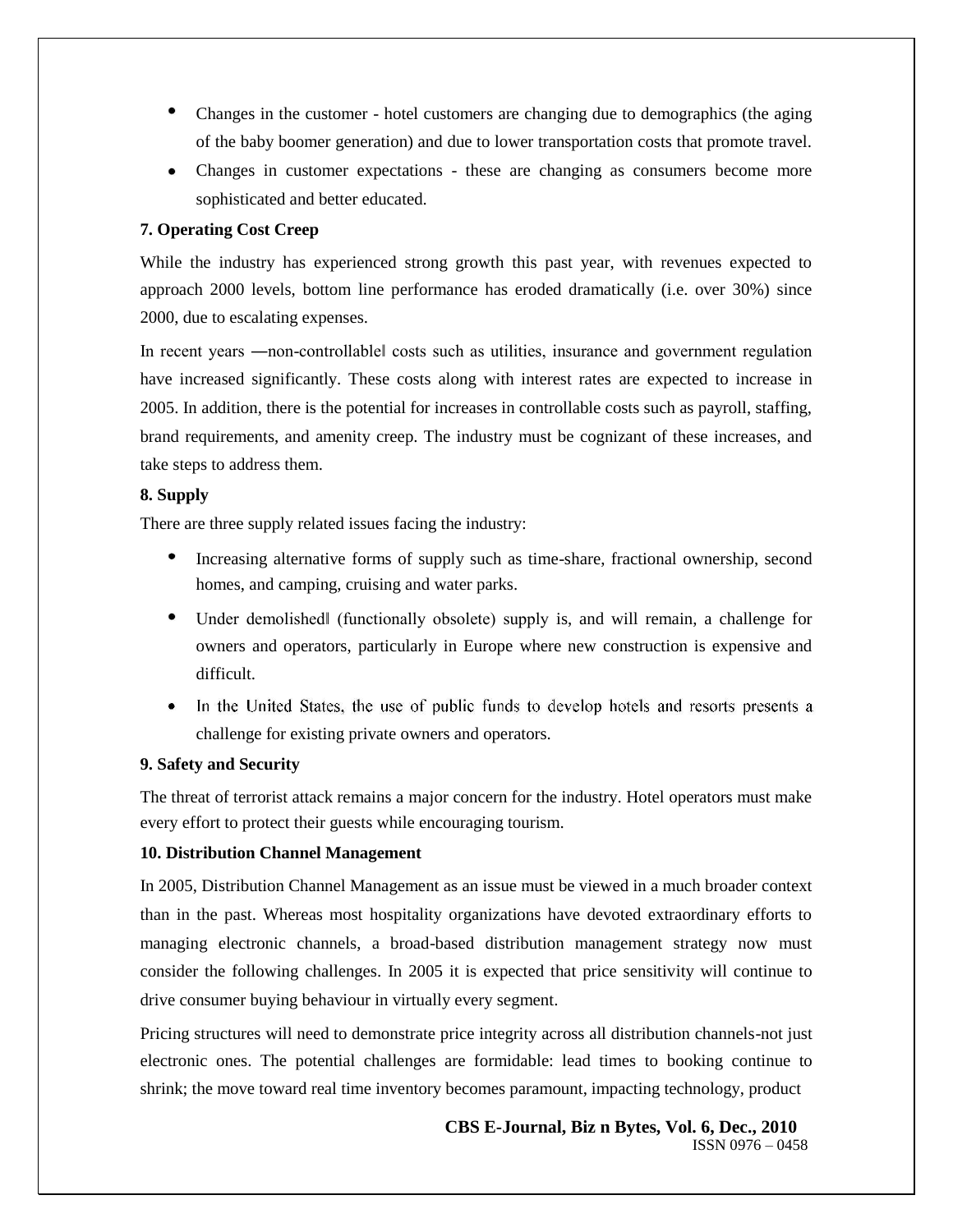categories, segments and channels; and the desire to track and manage every revenue stream in every channel means that distribution channel management transitions to a focus on the most profitable customer.

# **11. Airlines in the 21st Century**

It is important to closely monitor the fundamental changes occurring in the airline industry and their potential impact on the hotel industry for the viability of the hotel industry depends greatly on airline lift capacity, service and convenience in travel as well as the cost of airline travel. Traveling by air today is a major inconvenience for many travelers and security remains a huge challenge and very costly undertaking for the industry. Customers have become much more

―value‖ focused and most major airlines have experienced a substantial decline in revenues per passenger mile primarily due to the erosion in high end/priced business travel. In addition to the escalating cost of fuel, many airlines are also struggling to address labour issues. With several carriers worldwide in bankruptcy and/or severe financial distress it is an enormously challenging time for the airline industry. In light of these financial challenges we can anticipate that carriers of necessity will need to reevaluate route structures, lift capacity in certain markets and well as rethink pricing on certain routes - changes that can be expected to represent potential challenges for some hotels/markets and opportunities for others.

ISHC is a professional society of 175 members in 16 countries who are leading consultants in the hospitality industry. ISHC members have expertise in over 30 different specialty areas in the hospitality industry and collectively have experience with many leading independent hotels and over 100 brands worldwide.

**―The current changes in the labour market present opportunities as well as challenges for the hospitality sector. Like other sectors, the hospitality sector must work to attract and retain skilled individuals and build the capability of their workforce.‖**

## **IMPACT OF GLOBAL FINANCIAL CRISIS ON HOSPITALITY INDUSTRY:**

It could be argued that the sector most hit by the global financial crisis is the entertainment and hospitality industry. This is because entertainment, leisure and tourism are very vulnerable to economic uncertainty and volatility. Most travel and tourism activities involve optional expenses. During times of economic recession, people like to conserve money to cover the essentials of life such as food, shelter and family necessities. This, however, does not mean that entertainment and tourism will be endangered specie. In almost all periods of economic crises or global tourism scare arising from events such as the 9/11 attack on the United States, people did not stop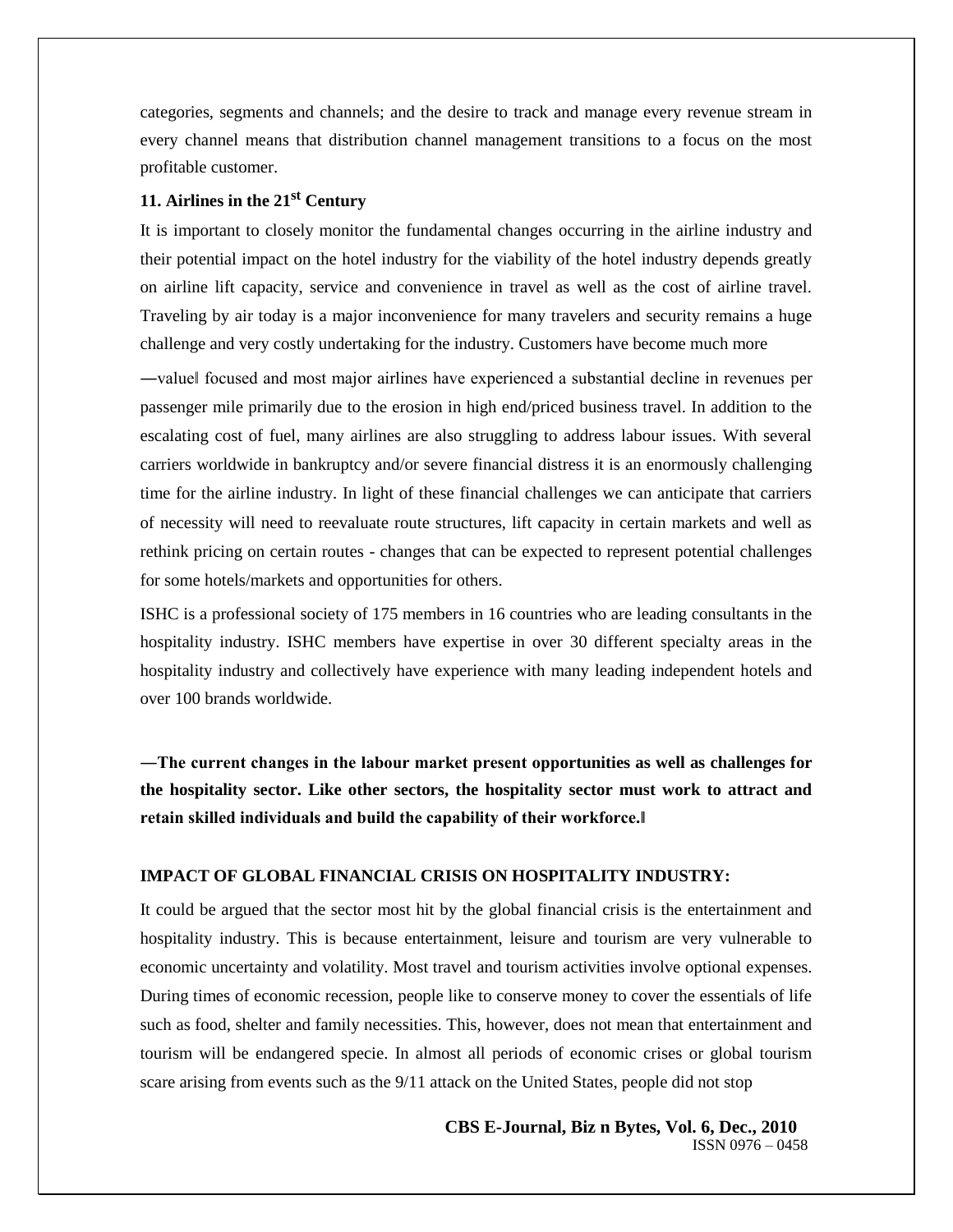travelling but they had travelled differently from the way they were used to in times of economic boom. Tourism and hospitality businesses which will survive in the months ahead, say observers of the industry, are those with ability to adapt to the new circumstances. Between short and medium term, there will emerge travellers who will spend less on travel. Those tourism and hospitality businesses, which can adapt to service travellers on a tighter budget will do well, say analysts. The demand for the luxury end of the market is likely to decrease while demand for either low cost or perceived good value products and services is likely to grow.

Airlines and hotels especially need to rapidly adapt to this trend. Experts also predict that destinations with ―favourable‖ exchange rates may benefit from the current credit squeeze. Ironically, the surge in value of the US dollar and the Euro may stimulate Americans, Europeans and Japanese to resume travelling overseas.

The growth of Chinese and Indian outbound travel may slow but will continue because these economies are still growing. There is likely to be a growth in domestic travel or short hauls international travel as people choose to stay closer to home. How has the global financial meltdown affected hotel businesses and tourism internationally and locally in Nigeria? Trevor J Ward, Managing Director, W Hospitality Group, told Business Day —there is very little effect on the hotel business in Nigeria. But in Europe, the USA and elsewhere, there has been a loss of confidence in the whole banking system, which has reduced lending to businesses and individuals, and this reduction in credit is affecting businesses and consumers alike.‖ Coupled with the reduction in house prices, there has been a marked reduction in business activities and consumer spending, and this affects the hotel industry, as business travel slows, and discretionary spending on leisure travel goes down, the banks in Nigeria, and Africa as a whole, are largely

unaffected by the global financial crisis. ―But there will be a knock-on effect in the New Year, says Ward, ―as lower demand from China and elsewhere for Africa's oil and minerals reduces certain countries' income, including Nigeria, where the reduced oil price (resulting from a reduction in demand primarily in the USA and China) has a direct effect on government income and spending.‖ Elsewhere in Africa, particularly countries like Kenya, Tanzania, South Africa and Gambia, where large amounts of income comes from international tourism, says the hospitality consultant, there will be a reduction in international visitors as spending slows down. In Ghana and other countries, the amount of workers' remittances from the Diaspora is likely to reduce, as workers are laid off in developed countries, and no longer have the funds to send home. For Nigeria, whether there will be a negative effect on the hotel business depends almost entirely on the oil price – ―we have to wait and see what happens, but most experts believe that OPEC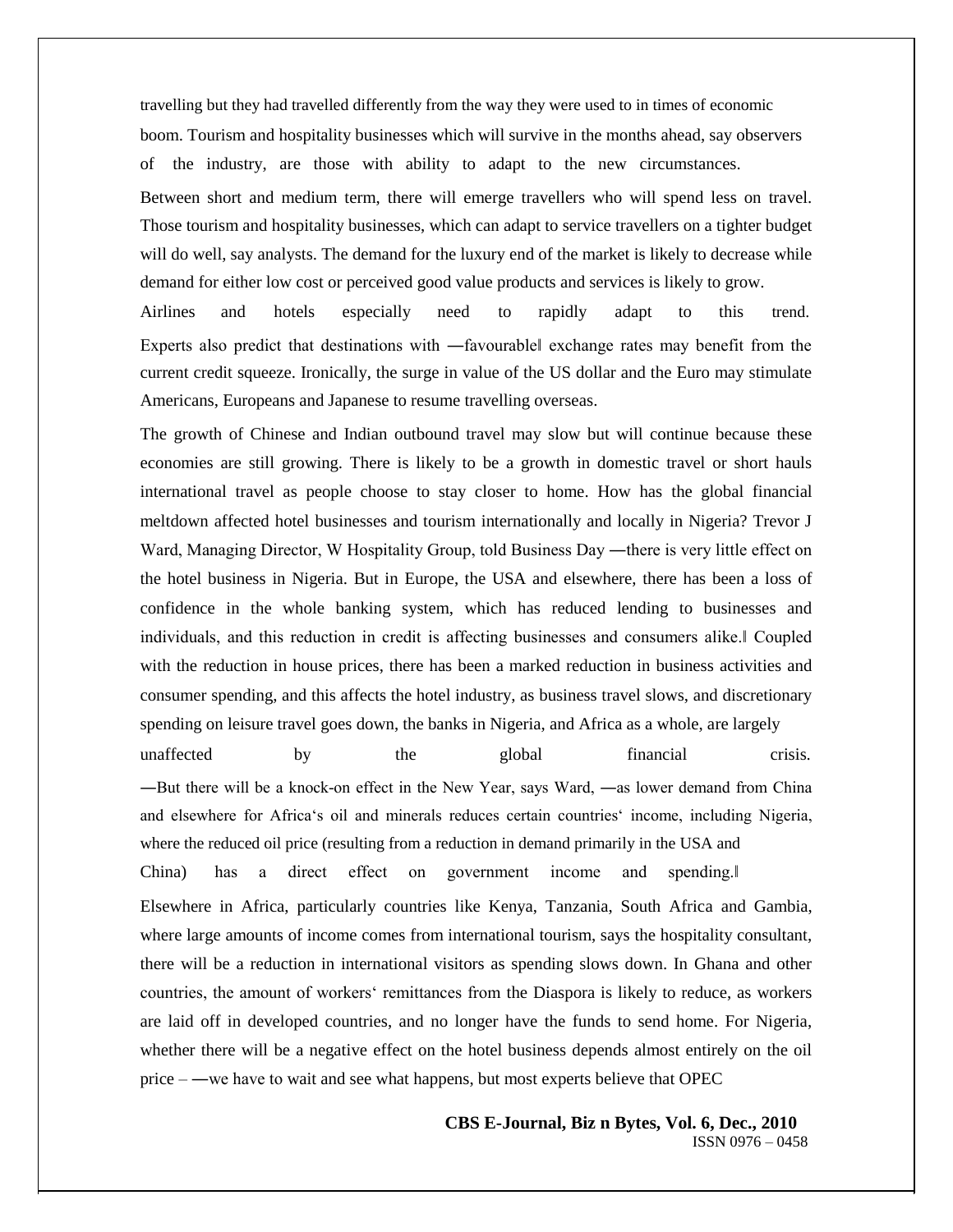needs a price of \$80 per barrel to maintain stability in the system, says Ward.

As to future expectations, he predicts that 2009 will show a slow down, but the efforts of the developed nations to shore up the financial system are likely to have a positive effect, and Africa will be affected less than most of the rest of the world. The IMF forecasts growth in Africa to be 5.1 percent next year, compared to a global average of just 2.2 percent.

Although it is not immune to it, there will still be business for the hospitality industry in the face of acute global economic recession. ―People still need to travel, and I think the expression, ‗acute global recession' is a bit extreme,‖ says Ward. ―Global growth is still expected to be positive next year at 2.2 percent with China and India still achieving high growth of six to seven percent. The Unites States is forecast to have negative growth of 1.7 percent, a great concern, but hardly meltdown.‖

For Belinda Nwosu, training coordinator at Wavecrest College of Catering and Hospitality Management, Lagos, ―people are tightening their belts, business travel is being scaled down, and leisure travel is reducing too. Budget accommodation will be the preferred option. Maybe not

‗preferred', but certainly in the UK, demand for Travelodge and Premier Inn is holding up very well.‖

In Nigeria, the knock-on effect really will scale down in-bound, business travel that makes the bulk of hotel visits. There will be lower spending power too, except that big oil, which is the main driver of the economy, has benefited considerably from the high oil price. In the future, we may see budget airlines and hotels take the lead and demand for luxury accommodation drop will until another economic boom begins a new cycle of consumer spending, says Nwosu.

The big spenders may cut back a bit, Nwosu observes, but because of the wide variety of services that cater for virtually all consumer spending capacities, there will still be business for the

hospitality industry in the face of acute global economic recession. Regardless of the gloomy pictures some commentators paint for the hospitality industry, ―most people worldwide will continue to earn income from their jobs. Most will want to take a vacation, and weddings, honeymoons and illicit affairs will still continue, says another observer. —People will want to get away from home, make a religious pilgrimage and travel will remain part of the way people do business.‖ In line with the optimistic growth forecasts by tourism associations such as the WTTC, UNWTO and PASTA, ―tourism will survive this challenge as it has overcome a wide range of challenges since the 21st century began. The tourism industry will have a rough ride the months ahead but those who think and act strategically and have the ability to adapt their business models quickly to the new realities will overcome this challenge.‖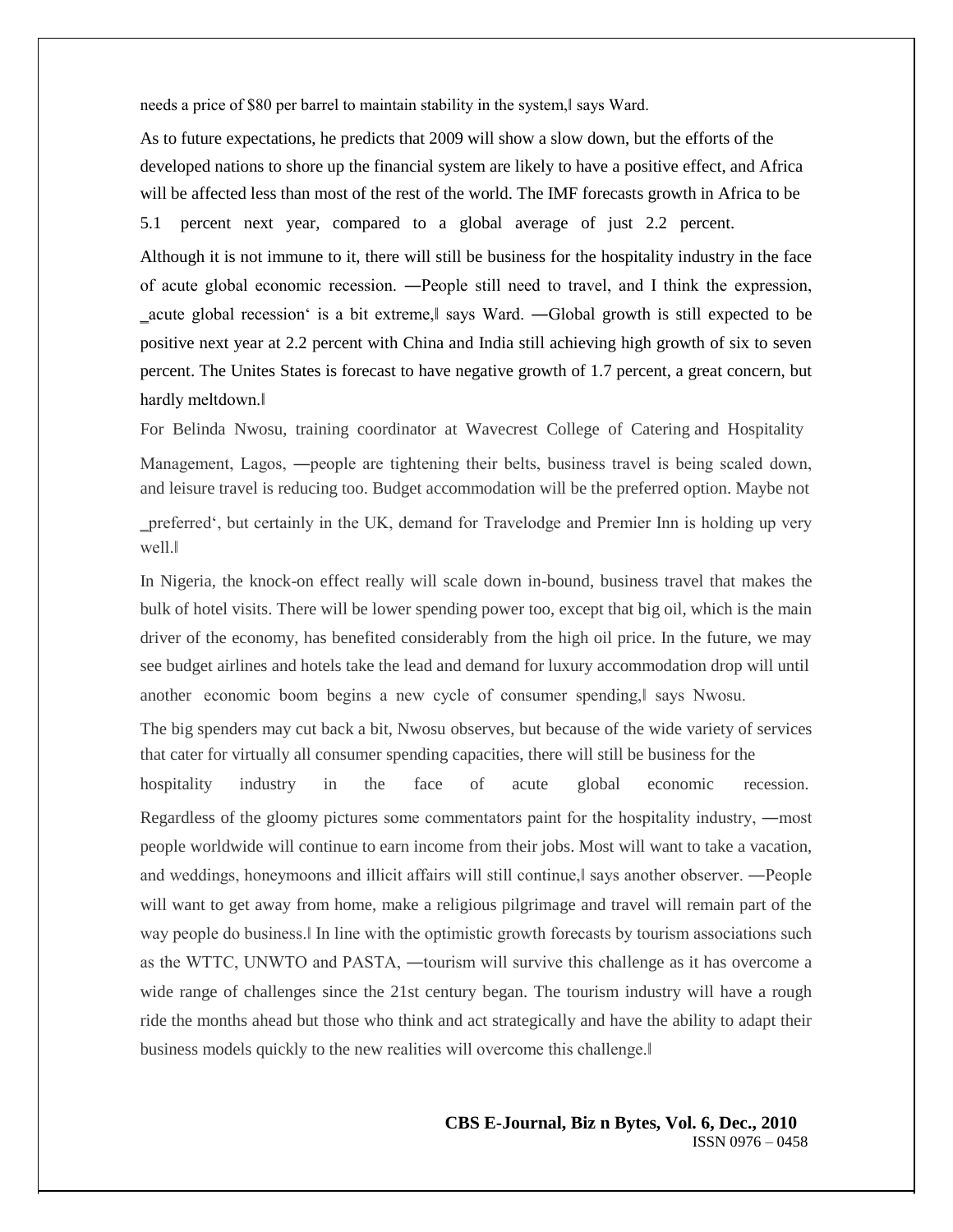#### **IMPACT OF MUMBAI TERROR ATTACK ON INDIAN HOSPITALITY INDUSTRY:**

More than 170 people were killed during the terror siege, one of the deadliest attacks in India's history. The Mumbai terrorist attacks struck India's tourist industry at the start of peak season, compounding problems for airlines and hotels that were already facing the slowest growth in visitor numbers in five years. Terrorist attacks aimed at foreign tourists, such as the Mumbai assaults, may hurt hotel bookings and airline-ticket sales for more than a year. The island of Bali, which accounts for one-third of all foreign tourists to Indonesia, had not recovered a year after the 2002 bomb that killed 202 people. While the confrontation between terrorists and the National Security Guards raged in the corridors of the luxurious Taj Mahal Hotel at Gateway of India, for the third day, travel agents in the city reported a deluge of calls by tourists and travelers wanting to cancel their bookings. Now they are worried that if foreign countries begin to issue travel advisories against India, tourism could be severely hurt.

Travel agents say the real impact that the terror attacks would be felt on the Christmas and New Year tourists and would be ascertained only over a period of next few days.

Says Rajji Rai, president, Travel Agent Association of India (TAAI): "Till now, we were worried about the economic slowdown and its impact on the tourism industry. But this is a direct attack on the industry as it has targeted hotels and foreigners. This is the peak period for the tourism sector and we were hoping business would pick up in a month. But now it seems difficult as the situation might be totally different. It is too early to say how big an impact it will have, but it definitely looks like the sector will be hit badly."

International rating agency Standard & Poor's (S&P) says that the tourism and hotel industry are expected to have the most impact in the near-term and foreign tourist inflows are likely to slow down. ''Western countries have either issued travel advisories or cautions. Media has reported about 15 per cent cancellations in airline bookings at present. Overseas clients, such as those of Indian IT companies, may postpone their visits but this may not have much impact since business travel to outsourcing destinations is anyway low due to holidays in the Western world,'' said the S&P statement.

Although economists and analysts say that the terrorist attacks on Mumbai will have a short-term impact on India's economy, business men say business confidence, which has been falling over the past few months in the wake of the global credit crisis, could decline even more.